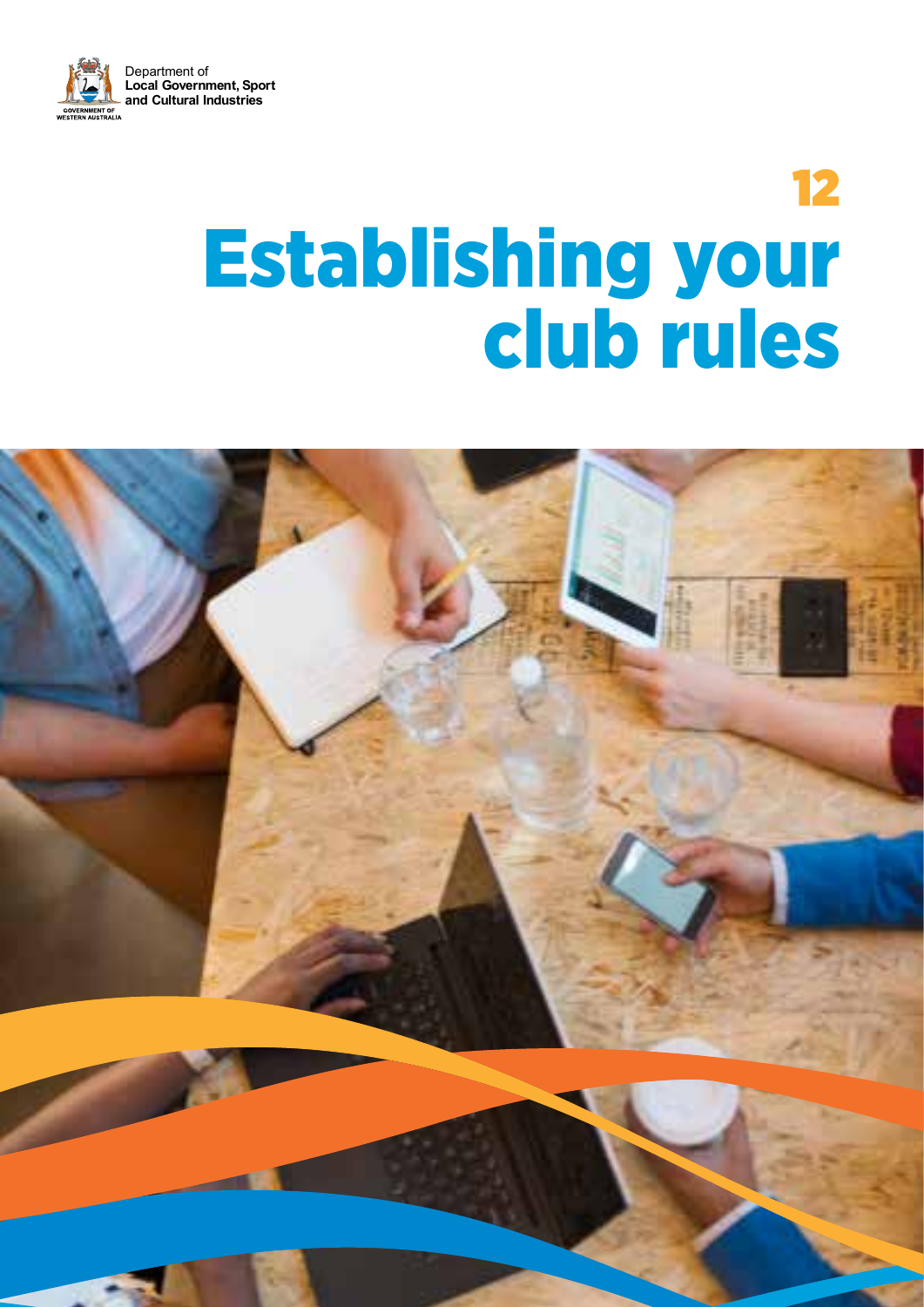All members of clubs abide by club rules both written and unwritten. These rules are expressed in many ways, but the most important way is through a formal written set of club rules or in the past a constitution.

*Let's clarify a few things.*

## When do you really need club rules?

- Your cub may have been active for a while and your members think it is appropriate to adopt written cub rules
- Your members think it appropriate for the club to be legally recognised in its own right by becoming incorporated under Western Australian law.

Many groups decide to register as a not-for-profit incorporated association because it enables them to create a separate legal entity through which to conduct their activities. There are several significant advantages:

- The individual members limit their exposure to personal legal liability
- Bank accounts can be opened in the name of the association
- The association can apply for government grants and it can hold property.

## What are club rules?

Club rules are a basic set of rules for the daily running of your club or group. They detail the name, objects, methods of management and other conditions under which your club or group operates, and generally the reasons for its existence. Club rules also regulate the relationship between members by setting out the basis for working with other co-members.

## Why do we need club rules?

The club rules:

- 1. Explain to members and non-members what your group is about
- 2. Provide guidelines for the daily running of your group
- 3. Help to sort out internal problems
- 4. Are legal necessities if your group wishes to become incorporated. One of the pre-requisites for incorporation are a set of rules complying with the *Associations Incorporation Act 2015*.
- 5. Can help in seeking resources from other organisations, such as a government agency
- 6. AlIow you to apply for a liquor licence. If your group intends to apply for a liquor licence under section 49 of the *Liquor Control Act 1988*, it will generally need to be incorporated.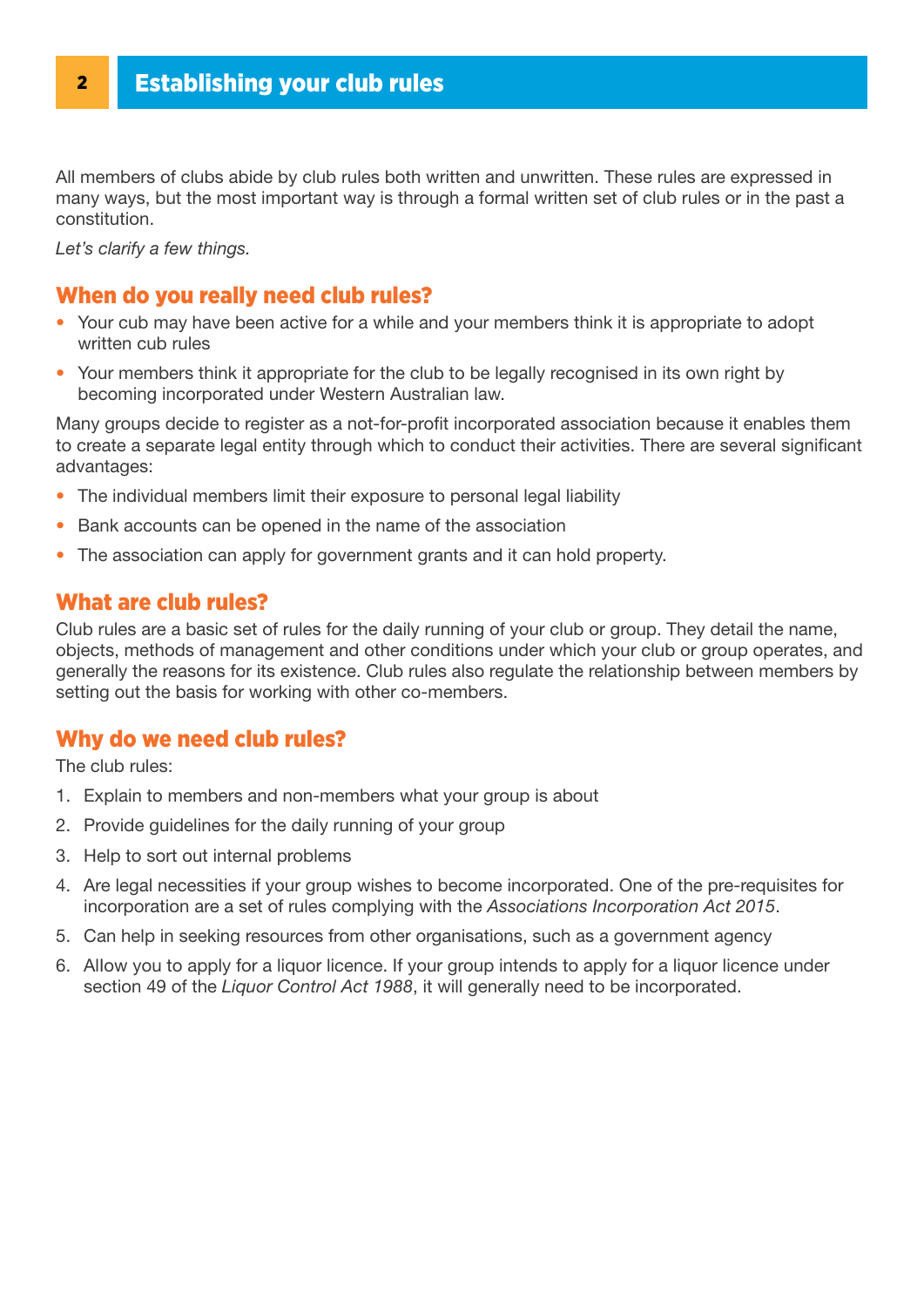## What level of detail should you include?

At a sporting club level, the rules need to **be kept as simple as possible**. Club members need to be able to read and understand the club rules and they should be written in clear simple language.

A complicated hard-to-read set of rules can cause unnecessary angst and misunderstandings that can lead to conflict. In fact, the club rules should be extremely simple, containing only the basic outline to explain who you are, what you are set up for and important management matters.

The extent to which you add detail in the rules depends on the needs or formality at the time of setting up the group, and on your group's thoughts about the projected needs of the group as it grows.

There are certain items that must be included in Club rules. These are included in the following Model Rules and Guidance Notes [http://www.commerce.wa.gov.au/publications/model-rules](http://www.commerce.wa.gov.au/publications/model-rules-associations-2016)[associations-2016](http://www.commerce.wa.gov.au/publications/model-rules-associations-2016) and can also be found in Schedule 1 [http://www.commerce.wa.gov.au/sites/](http://www.commerce.wa.gov.au/sites/default/files/atoms/files/assocruleschecklist.pdf) [default/files/atoms/files/assocruleschecklist.pdf](http://www.commerce.wa.gov.au/sites/default/files/atoms/files/assocruleschecklist.pdf) on page 141 of the Act – Division 1 and if required Division 2.

## What to avoid

Be sure to separate the club rules that set the club up from the more operational day-to-day tasks involved in running the club. Fundamentally the club rules cover:

- The name of the club
- The objects or purposes of the club
- The quorum for a general meeting of members of the club
- The quorum for a meeting of the management committee of the club
- If relevant, the period of the first financial year of the club.

Once established in the club rules, these things can only be changed by taking the changes to the members of the club and gaining their approval.

For things that are more operational and deal with issues and items that may be required to be changed fairly regularly by the committee, the club can establish regulations or by-laws.

For instance, you would not include the membership charges or club colours in the rules. A clause in the rules empowering the committee to make, alter or delete regulations or by-laws is important.

## Developing a set of club rules.

For a club to establish its rules it is recommended that they establish a sub-committee to carry out the task.

To assist clubs in this the Western Australian Government, through the Department of Mines, Industry Regulations and Safety – Consumer Protection, has developed a model rules for clubs to use as a guide or adopt, as is, adding the club information.

The following is the model rules. It contains all the information required in a set of rules under the *2015 Act* including model clauses and explanatory and guidance notes.

Please note that where the word association/s is used in the text it refers also to club/s.

#### <http://www.commerce.wa.gov.au/publications/model-rules-associations-2016>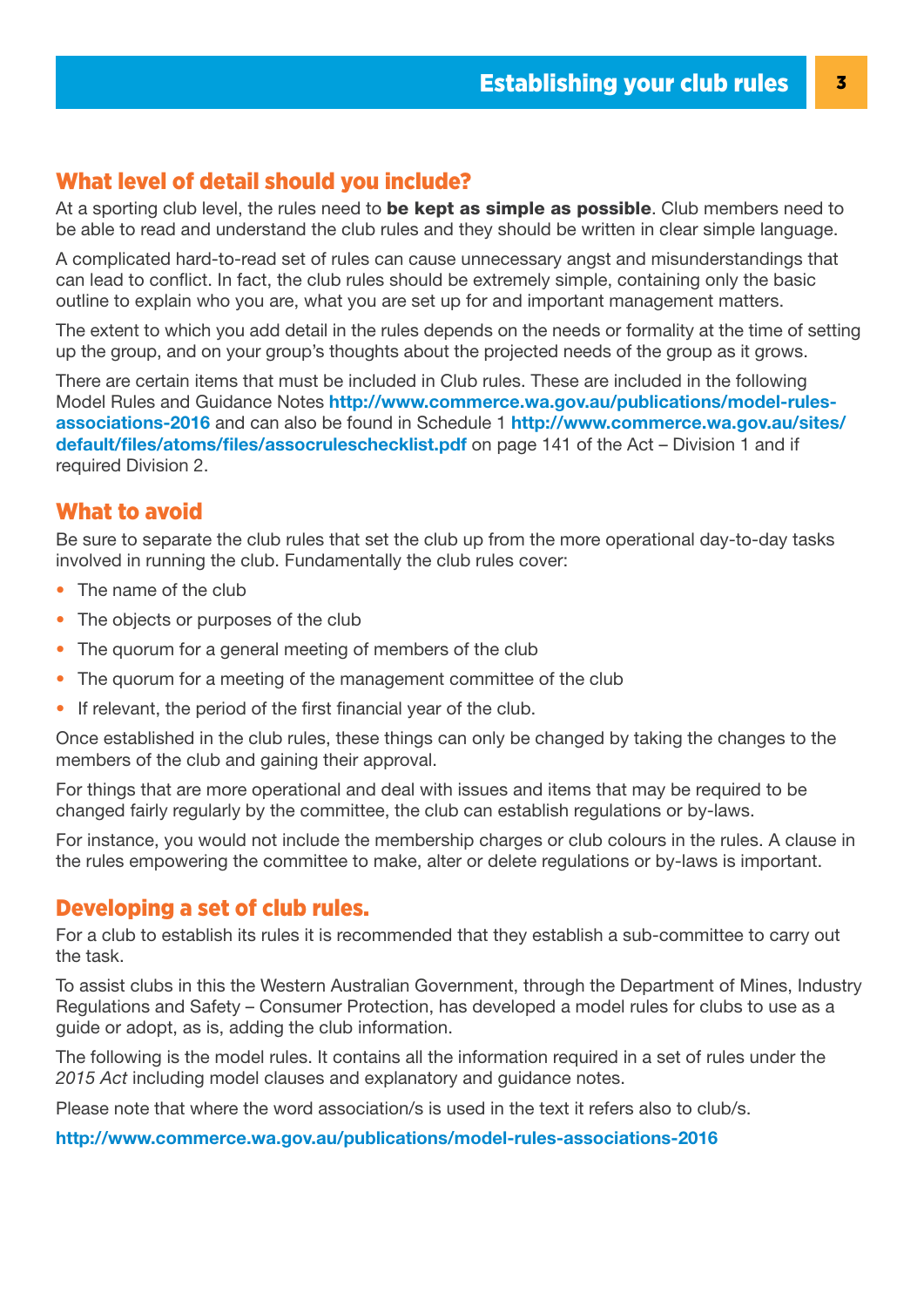# Becoming incorporated

If your club members decide that the club should become incorporated, the following is a guide to the incorporation process.

The Western Australian Government, through the Department of Mines, Industry Regulations and Safety – Consumer Protection has developed a comprehensive operational guide, *INC. A Guide for Incorporated Associations in Western Australia*.

### [www.commerce.wa.gov.au/consumer-protection/inc-guide](http://www.commerce.wa.gov.au/consumer-protection/inc-guide)

The guide:

- Provides information on the process of incorporation in Western Australia and highlights key legal provisions under the *Associations Incorporation Act 2015*
- Introduces the various aspects of managing an association, including conducting meetings, employing staff and engaging volunteers
- Is a reference for good governance practices
- Includes links to other sources of relevant information.

## The key step-by-step guide to incorporation is:

- 1. Obtain members' approval for incorporation
- 2. Determine a suitable name and check that the group is eligible for incorporation
- 3. Develop your own set of rules or adopt the model rules
- 4. Hold a meeting to formally pass a resolution to adopt the rules and approve the proposed name of the association
- 5. Complete and submit the application.

#### 1. Members approval

If the members agree that the organisation is to become an incorporated association they need to:

- Authorise one or more members to prepare and submit the application for incorporation
- Decide on a possible name for the association
- Decide on the aims of the association
- Elect a member or committee to draft the rules.

#### 2. Determine a suitable name and eligibility

- Checking the name
	- It is recommended that you first check that the proposed association name is available for registration. Although this step is not compulsory, it may save you time and effort later. The Commissioner for Consumer Protection can reject a name if it is:
		- already in use;
		- offensive or undesirable;
		- likely to mislead the public; or
		- likely to be confused with the name of an existing body corporate or registered business name.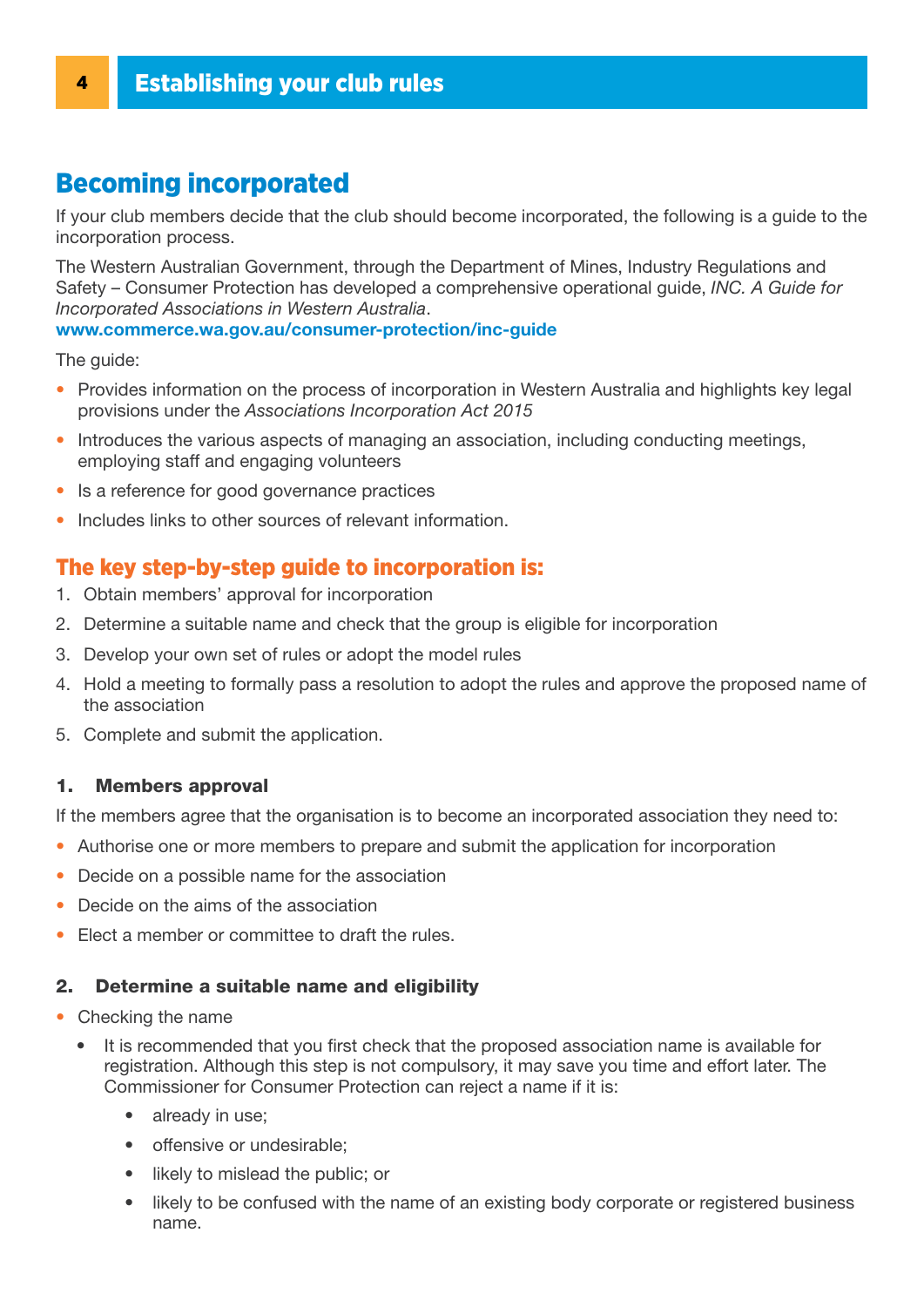- Associations, at no charge, may confirm the availability of their proposed name by lodging an online application to the Department of Mines, Industry Regulations and Safety – Consumer Protection. The Consumer Protection section of the department will notify you in writing whether or not the name is available.
- Please be aware that while a name may be available for use at the time of your enquiry it cannot be reserved or protected in any way. Final approval of the name will be subject to a formal assessment of the application for incorporation.
- Approval of purpose
- It is important to make sure that the objects of your association are consistent with the Act. If the purpose of the association is not one which is specified in section 4 of the Act, the association can only be incorporated if the purpose is approved by the Commissioner under section 4(a)(x).
	- This section allows for incorporation 'for any other purpose approved by the Commissioner'
- There is a fee payable for this application.

### 3. Develop a set of rules

You may choose to adopt the model rules (as detailed above) or draft your own rules, however the rules must:

- Be consistent with the requirements of the Act;
- Provide for all the matters set out in Schedule 1 of the Act [www.commerce.wa.gov.au/sites/](http://www.commerce.wa.gov.au/sites/default/files/atoms/files/assocruleschecklist.pdf) [default/files/atoms/files/assocruleschecklist.pdf](http://www.commerce.wa.gov.au/sites/default/files/atoms/files/assocruleschecklist.pdf) (that can also be found on page 141 of the Act); and
- Comply with any taxable status provisions the group is seeking. This is rare for sports clubs.

When developing your own set of rules for the association you may wish to follow a systematic and democratic process such as:

- 1. Establish a sub-committee and draft the rules using the model rules as a guideline
- 2. Check the Schedule 1 requirements of the Act are met
- 3. Circulate the rules to the entire membership for consideration, discussion and feedback. You may also seek legal, tax or other professional advice.
- 4. Decide on any changes and redraft the rules
- 5. Repeat points 3 and 4 until a final draft is produced
- 6. Call a meeting of the association's membership to formally adopt the final set of rules
- 7. Send the rules to Consumer Protection along with the other documents for incorporation under the Act.

#### 4. Hold a meeting to formally pass a resolution to adopt the rules and approve the proposed name of the association

After a draft set of rules has been developed, a meeting to adopt the rules of the association and approve the proposed name should be held. The motions should be formally moved, seconded and recorded in the minutes.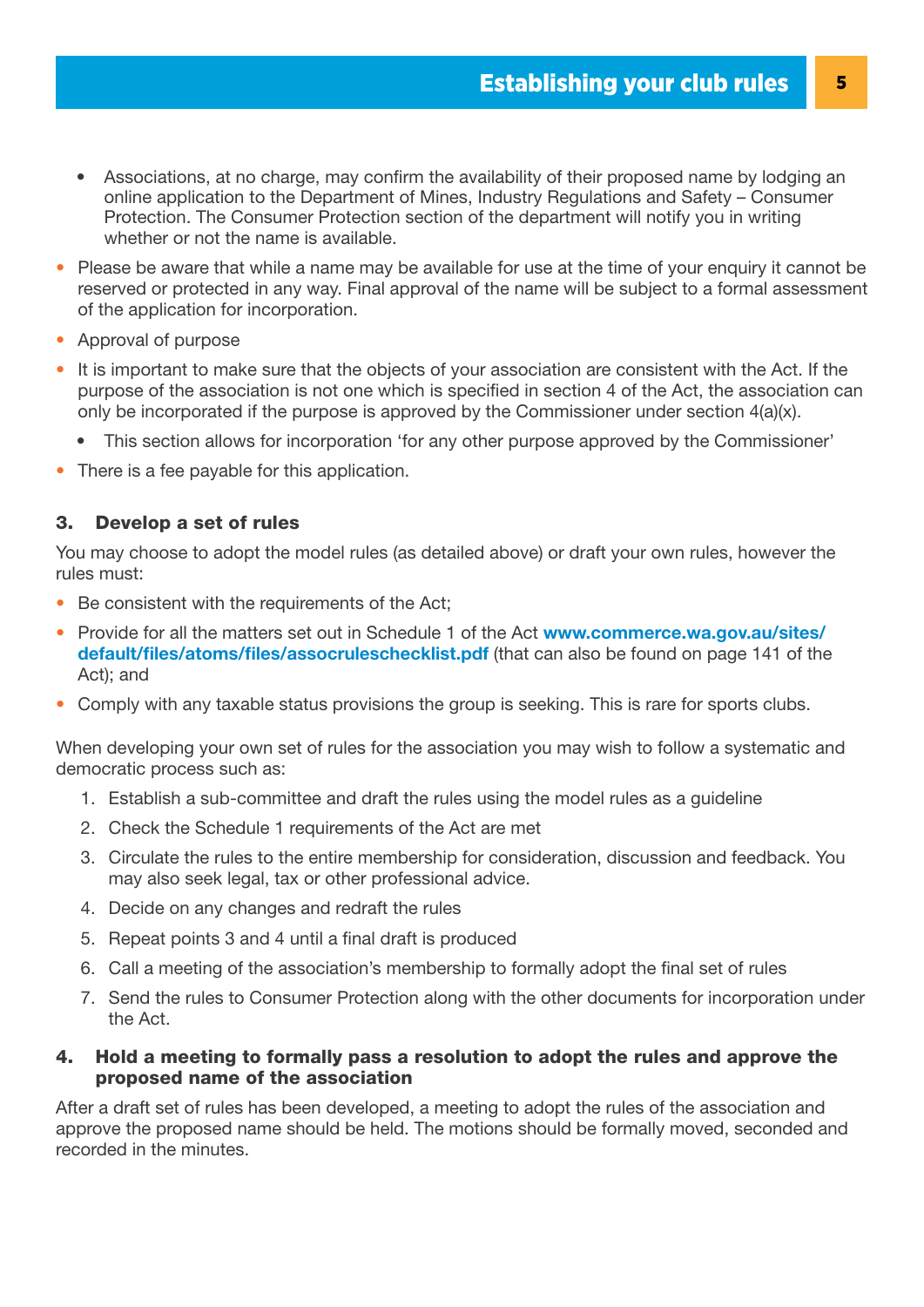# **6 Establishing your club rules**

#### 5. Complete and submit the application

The application for incorporation can be submitted online at the Department of Mines, Industry Regulations and Safety – Consumer Protection. The online application form requires:

- The name of the association (including the word 'Inc' or 'Incorporated')
- The main purpose of the association
- Details of the applicant
- A copy of the rules developed by the association or a statement that the group will be adopting the Model Rules. If an association has developed its own rules it will also be required to complete a table identifying the Schedule 1 matters within the rules.
- Necessary information about the proposed association name, objects, quorums and financial year.

Once all information is entered and uploaded, payment can be made using a secure payment system.

When submitting your application to Consumer Protection remember to:

- Complete the application in full and sign the declaration
- Pay the correct fee
- Attach a complete copy of the association's rules
- Keep a copy of all documents submitted. Consumer Protection does not provide a final copy to the association.

#### Just be careful!

This booklet must not be relied on as legal advice. For more information refer to the complete *Associations Incorporation Act 2015* and *Regulations*, available from the State Law Publisher and refer to the *INC. A Guide for Incorporated Associations in Western Australia* found at [www.commerce.wa.gov.au/consumer-protection/inc-guide](https://www.commerce.wa.gov.au/consumer-protection/inc-guide)

Acknowledgment – In the redrafting of this booklet in July 2016 much of the content used has been developed by the Department of Mines, Industry Regulations and Safety – Consumer Protection.